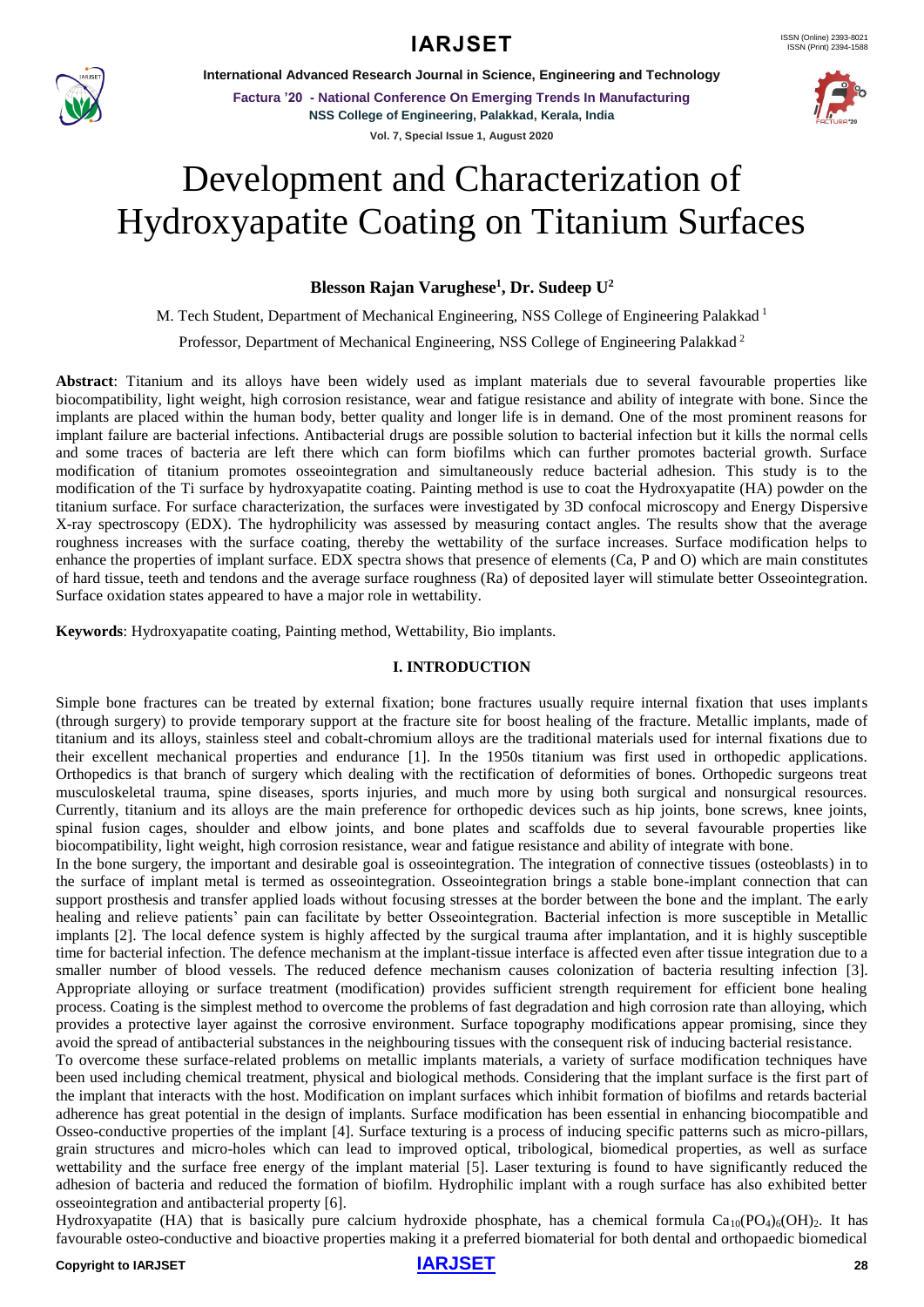#### **International Advanced Research Journal in Science, Engineering and Technology**



**Factura '20 - National Conference On Emerging Trends In Manufacturing NSS College of Engineering, Palakkad, Kerala, India**

**Vol. 7, Special Issue 1, August 2020**



applications. Hydroxyapatite has been used for many years as a bioactive implant coating to improve Osseointegration [7]. The chemical composition and crystal structure of Hydroxyapatite is very comparable to the human skeletal system, which is therefore a more suitable material for bone replacement and reconstruction and it has a large capacity for adsorbing proteins. HA is one of the widely used coating materials in orthopaedic and dental applications due to its superior biocompatibility and strong bonding with human bones. HA coating on dental implants is used for long-term survival of implants. HA coating over metal substrate stimulates bone tissue formation, improves corrosion properties, improve the cell adhesion, Osseointegration, reduce the formation of fibrous tissues and gives a longer life to the implants. Hydroxyapatite materials cannot be used as implant to substitute huge bony defect or load-bearing applications; hence this material was commonly used to create thin biofilm over the implant which associates the mechanical performance of implant material and bioactivity of HA [8].

Various coating techniques have been developed for coating HA on implants, such as Plasma Spraying, Physical Vapour Deposition (PVD), Sol-gel, Chemical Vapour Deposition (CVD), Electrochemical Deposition, Electrophoretic Deposition and Pulsed Laser Deposition (PLD) [9]. Commercially Plasma spraying is widely used but high equipment cost, low crystallinity and presence of phases that are unwanted in a coating are common problems faced by this technology [10]. Electrochemicaldeposition of HA is regarded as an inexpensive and simple process that can be performed at a room temperature. The chemical composition and thickness of HA coating can easily be controlled by using electrochemical-deposition.

The aim of the present work is to coat hydroxyapatite (HA) powder on the grade 5 titanium surface. The surface chemical composition of HA coatings was characterized by Energy Dispersive X-Ray Spectroscopy and surface topography were analysed by Confocal Laser Microscope. Evaluation of wettability was determined using a Sessile drop test.

## **II. MATERIAL AND METHODS**

#### *A. Material Preparation*

Material used for the experiment is commercially sourced medical grade titanium, namely Grade-5 (Ti6Al4V, Alloy). Cut into square pieces using a Wire cut EDM machine having dimensions of 10mm×10mm length, breadth and a thickness of 1mm. To get surface homogeneity samples were sequentially polished with different grades of SiC paper (120-1200). The scratches on the surfaces are further removed by applying diamond lapping paste of 0.5μm. After polishing, to remove the surface residues on surface the samples were cleaned ultrasonically in distilled water, rectified spirit and acetone for 5min and then dried in hot air.



Fig.1. Polished Titanium sample Grade-5

#### *B. Hydroxyapatite Coating*

To obtain homogeneous roughness, all the pieces were sanded with 220-1200 grade sandpaper and polished with 1 μm alumina paste. After this procedure, the samples were washed in acetone, using an ultrasound bath for 15 min. Coating process of the hydroxyapatite on titanium was carried out using a suspension of hydroxyapatite in oil of turpentine (OT). The proportion of hydroxyapatite powder and oil of turpentine was one to three (g/mL) and the mixing was performed by using a spatula. The suspension was applied to the surface of the titanium by using a brush. Then the painted samples were placed in a furnace at 800 °C for 30 min.





Fig. 2. Hydroxyapatite powder Fig. 3. Hydroxyapatite coated Ti plate

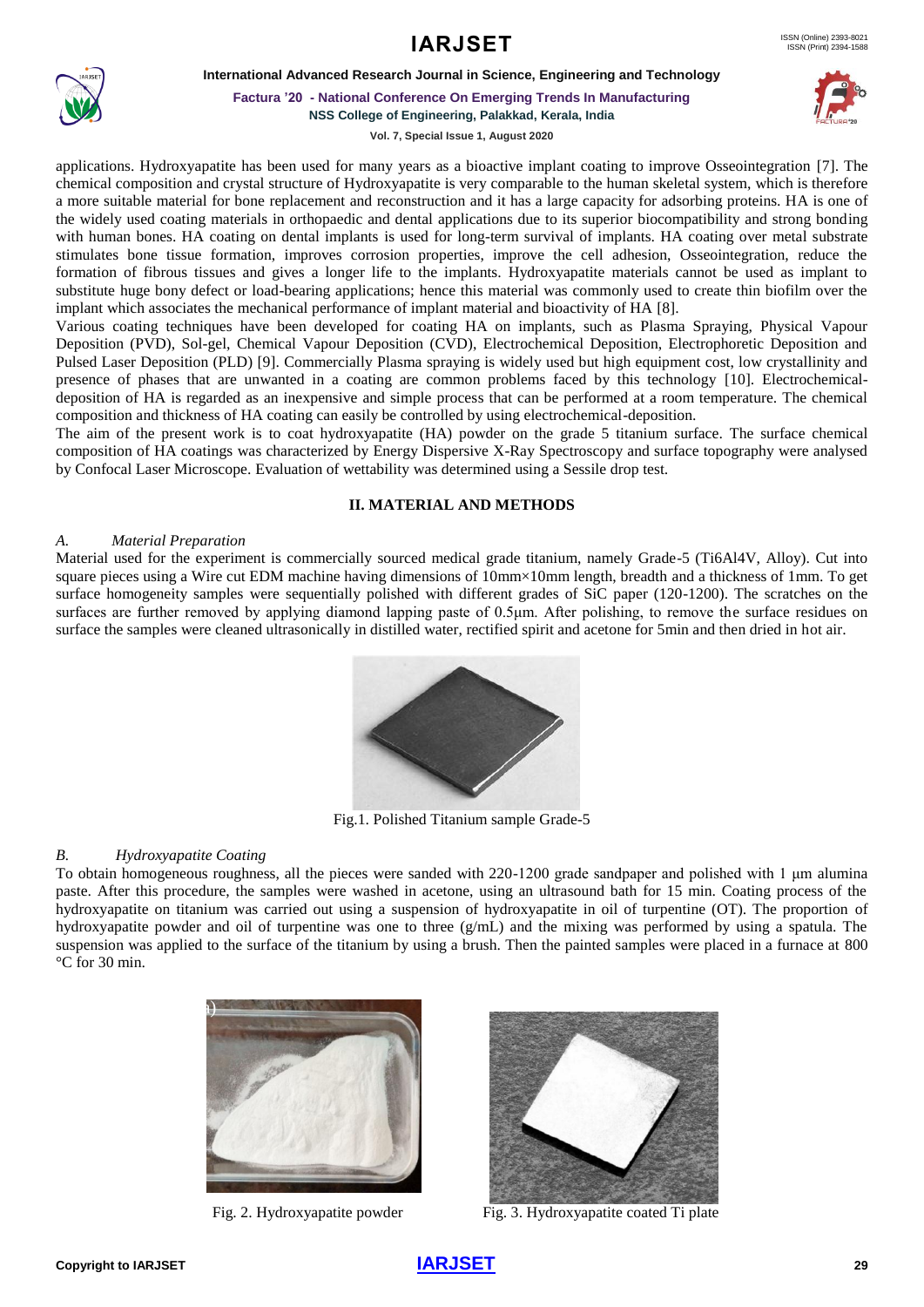

**IARJSET** 

**International Advanced Research Journal in Science, Engineering and Technology**



**Factura '20 - National Conference On Emerging Trends In Manufacturing**

**NSS College of Engineering, Palakkad, Kerala, India**

**Vol. 7, Special Issue 1, August 2020**

*C. Surface Topography*



Fig.4. Olympus LEXT OLS 4000 Confocal Laser Microscope

The surface topography of the polished and HA coated surface were analysed by Olympus LEXT OLS 4000 Confocal Laser Microscope. 2D and 3D surface images were captured using laser imaging mode. The scanned area was  $256 \times 256 \mu m^2$ . Images were recorded under various magnification scale using a 405nm Laser and Photomultiplier Detector. The Minimum Z-Resolution was 10 nm and Minimum XY-Resolution was 120 nm. The surface parameter includes R<sub>a</sub> (Average roughness), R<sub>sk</sub> (Skewness of surface),  $R_{ku}$  (Kurtosis of surface) were measured randomly in several locations from the polished and HA coated surfaces.

*D. Surface Chemistry Analysis*



Fig.5. Energy Dispersive X-Ray Spectroscopy

The surface chemistry of HA coated Titanium grades 5 was tested by Energy Dispersive X-Ray Spectroscopy using Phi 5000 Versaprobe Scanning Esca Microprobe equipped with x-ray source with a focused beam <10 μm to 300 μm. It is an analytical technique used for the elemental analysis or chemical characterization of a sample.

*E. Wettability Analysis*



Fig.6. KRUSS Drop Shape Analyser – DSA25

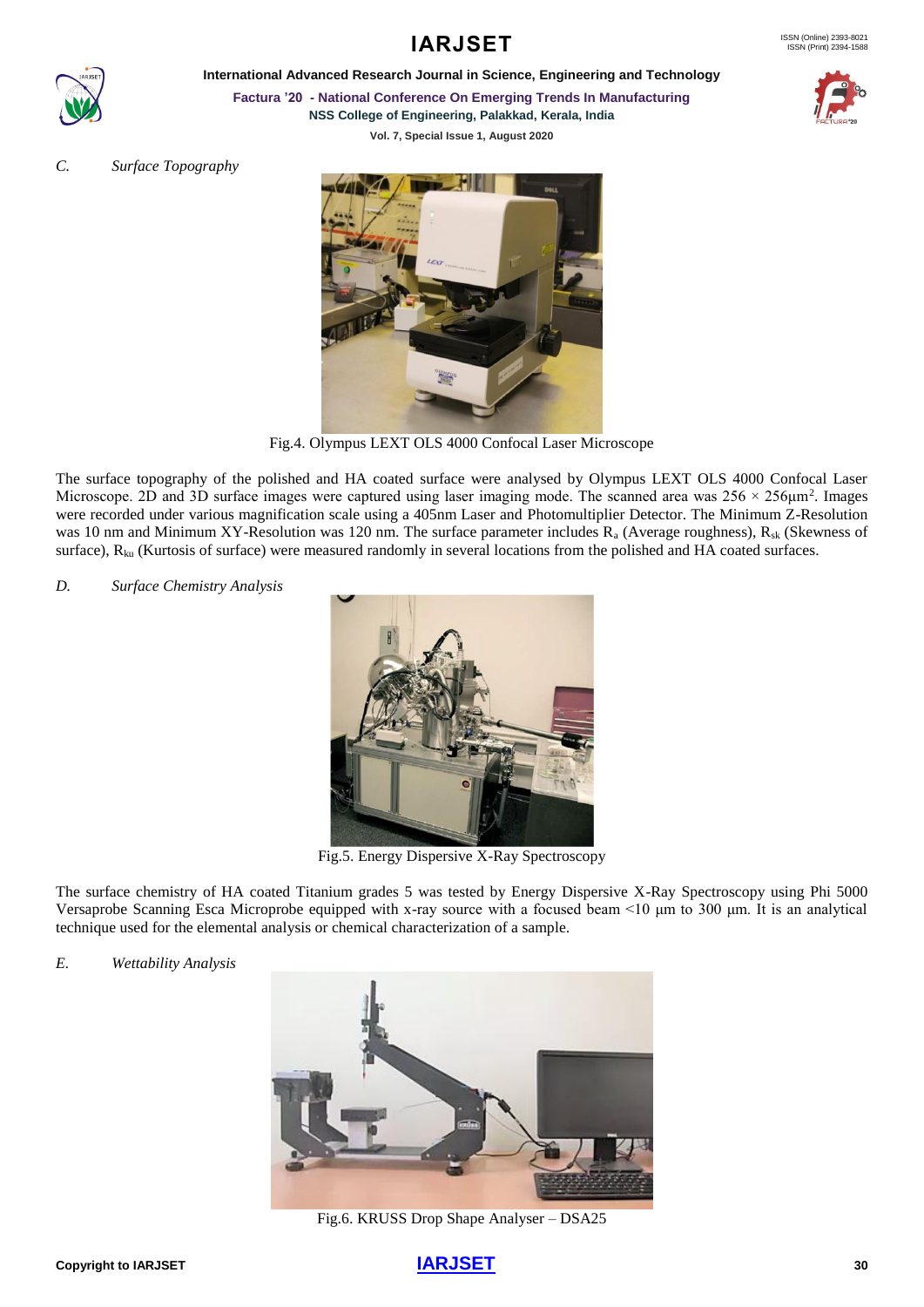



**International Advanced Research Journal in Science, Engineering and Technology**

**Factura '20 - National Conference On Emerging Trends In Manufacturing NSS College of Engineering, Palakkad, Kerala, India**

**Vol. 7, Special Issue 1, August 2020**



Wettability (contact angle) at room temperature was determined using a Sessile drop test by dropping micro-litre droplets on the surface. Distilled water was used as the testing liquid in order to avoid the chemical reaction with the surface. The contact angle values were analysed using a multifunctional video-based camera system KRUSS Drop Shape Analyser - DSA25. The image capture and data analysis were made by KRUSS ADVANCE Software.

## **III. RESULTS AND DISCUSSION**

#### *A. Surface Topography*

Images obtained by confocal microscopy shows neat well-defined coated surface. The surface of the coated plate can be compared with the polished surface as reference plate. To quantify the topography of the titanium substrates we can use the combination of the three microscopy techniques. The surface roughness parameters of the titanium surfaces are shown in Table.1.

| Table 1. Surface roughness parameters |                                                   |              |                                     |
|---------------------------------------|---------------------------------------------------|--------------|-------------------------------------|
|                                       | <b>Roughness Parameters</b>                       |              |                                     |
| <b>Specimens</b>                      | $\mathbf{R}_{\mathbf{a}}(\mathbf{\mu}\mathbf{m})$ | $R_{\rm sk}$ | $\mathbf{R}_{\mathbf{k}\mathbf{u}}$ |
| Grade 5 Polished                      | 0.323                                             | 0.221        | 2.837                               |
| Hydroxyapatite coated                 | 2.105                                             | $-0.0628$    | 3.947                               |

The arithmetic average roughness  $(R_a)$  value of roughness profile determined from deviations about the centre line within the evaluation length. The most common parameter for a machining process and product quality control.  $R_a$  value is easy to define, easy to measure even by a least sophisticated profilometers and gives the overall description of surface amplitude. Skewness (Rsk) evaluates the degree of asymmetry of surfaces. In cases of asymmetric distribution, it can be characterized as positive or negative. Kurtosis ( $R_{ku}$ ) describes the distribution sharpness and the normal distribution takes the value 3. For  $R_{ku}$  3 the surface has sharp peaks (spiky),  $R_{ku}$ <3 the surface has peaks are bumpy.

For Grade 5 the polished sample have average roughness  $R_a$  values in the range of 0.323 $\mu$ m and the hydroxyapatite coated sample have a surface roughness  $R_a$  value in the range of 2.105 $\mu$ m. Surface roughness increased after coating. Coated surface shows higher kurtosis value ( $R_{ku} > 3$ ) and negative skewness ( $R_{sk} < 0$ ), so we can conclude that troughs and peaks are present. But the peaks are more prominent than the troughs in coated surface. The coating thickness of hydroxyapatite was measured using SEM cross-sectional morphology values approximately  $90.6 \pm 8.0$  µm.

Bacterial adhesion can be controlled by the surfaces with microscale topography. Bacterial adhesion on Ti substrates is reduced with increasing roughness, which is associated with the decreased number of adhesion points and a reduced attachment area.



Fig.7. (a) and (b) Confocal microscopy images of Ti grade 5 Polished surface

SEM images in Fig.8 are taken form the HA coated on titanium surface. The white colour distributed over the surface is due to the presence of HA coating. It was evident that the deposited layer was dense and uniform. Some isolated particles were recognized on the layer from Fig. 8 (b), this may due to accumulation of slighter particles. This kind of isolated particle agglomerations increases the surface roughness and helps in improving osseointegration.

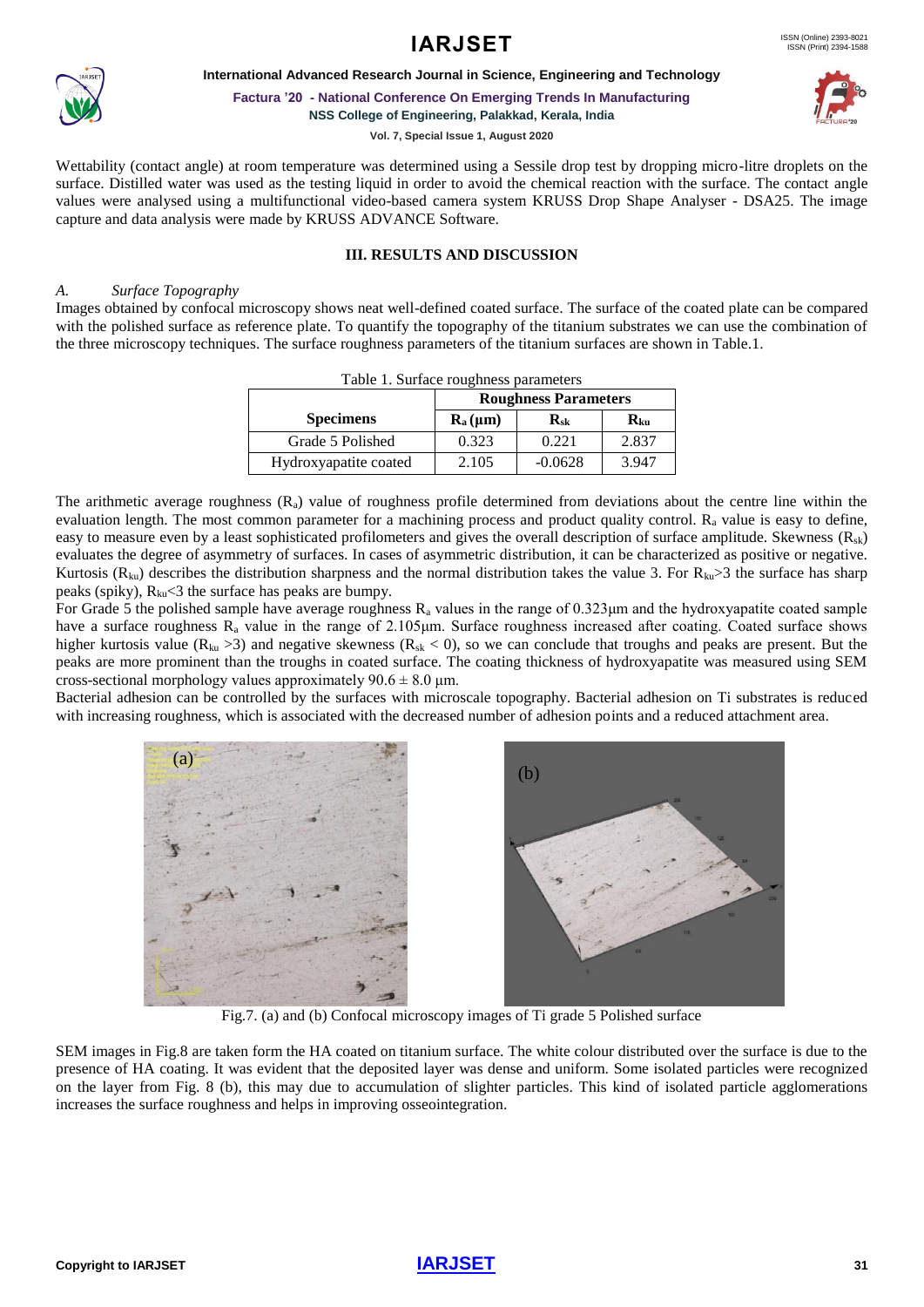

**International Advanced Research Journal in Science, Engineering and Technology**

**Factura '20 - National Conference On Emerging Trends In Manufacturing**

**NSS College of Engineering, Palakkad, Kerala, India**

**Vol. 7, Special Issue 1, August 2020**





Fig.8. (a) and (b) Confocal microscopy images of Hydroxyapatite coated Ti surface

# *B. Surface Chemistry Analysis*



Fig.9. EDX images of (a) Hydroxyapatite powder (b) HA coatings on Ti grade 5

The EDX spectra obtained for hydroxyapatite powder (fig. 9.a) and HA coatings on grade 5 (fig. 9. b) are given. EDX spectra of the layer which comprises of the characteristic peaks of calcium (Ca), phosphate (P) and oxygen (O) elements, which approves that the layer was Hydroxyapatite. In Figure 9 (a), the elements and allocation of the elements are presented in Hydroxyapatite powder is given. The presence of Ca is 19.9%, P is 11.75% and oxygen is 41.4%. In Figure 9 (b), the elements and allocation of the elements are presented in HA coated grade 5 alloy are given. The presence of Ti is 35%, Ca is 15.77%, P is 9.73% and oxygen is 45% are also evidenced on the coated surface of the

grade 5. The standard percentage of Ca is 18% and P is 10%. The Ca/P and Ca/O ratios were found to be 1.62 and 0.35, respectively, which is in equivalent with the theoretical Ca/P and Ca/O ratios of HA powder which is 1.67 and 0.38 respectively. This shows that the presence of HA helps in bio-growth of the substrate. The elements (Ca, P and O) are main constitutes of hard tissue, teeth and tendons. The average surface roughness  $(R_a)$  of deposited layer was 2.105 $\mu$ m measured using confocal microscopy. Many literatures verified that the surface having rough surface will stimulate better Osseointegration.

## *C. Surface Wettability Analysis*

The contact angle values of the polished and hydroxyapatite coated samples are show in Fig.10. The hydrophilicity of the surface is enhanced after surface modification. It has been reported that contact angle greater than  $90^\circ$  are hydrophobic surface and have less than 90<sup>0</sup> are hydrophilic surface.

### **Copyright to IARJSET [IARJSET](https://iarjset.com/)<sup>32</sup>**